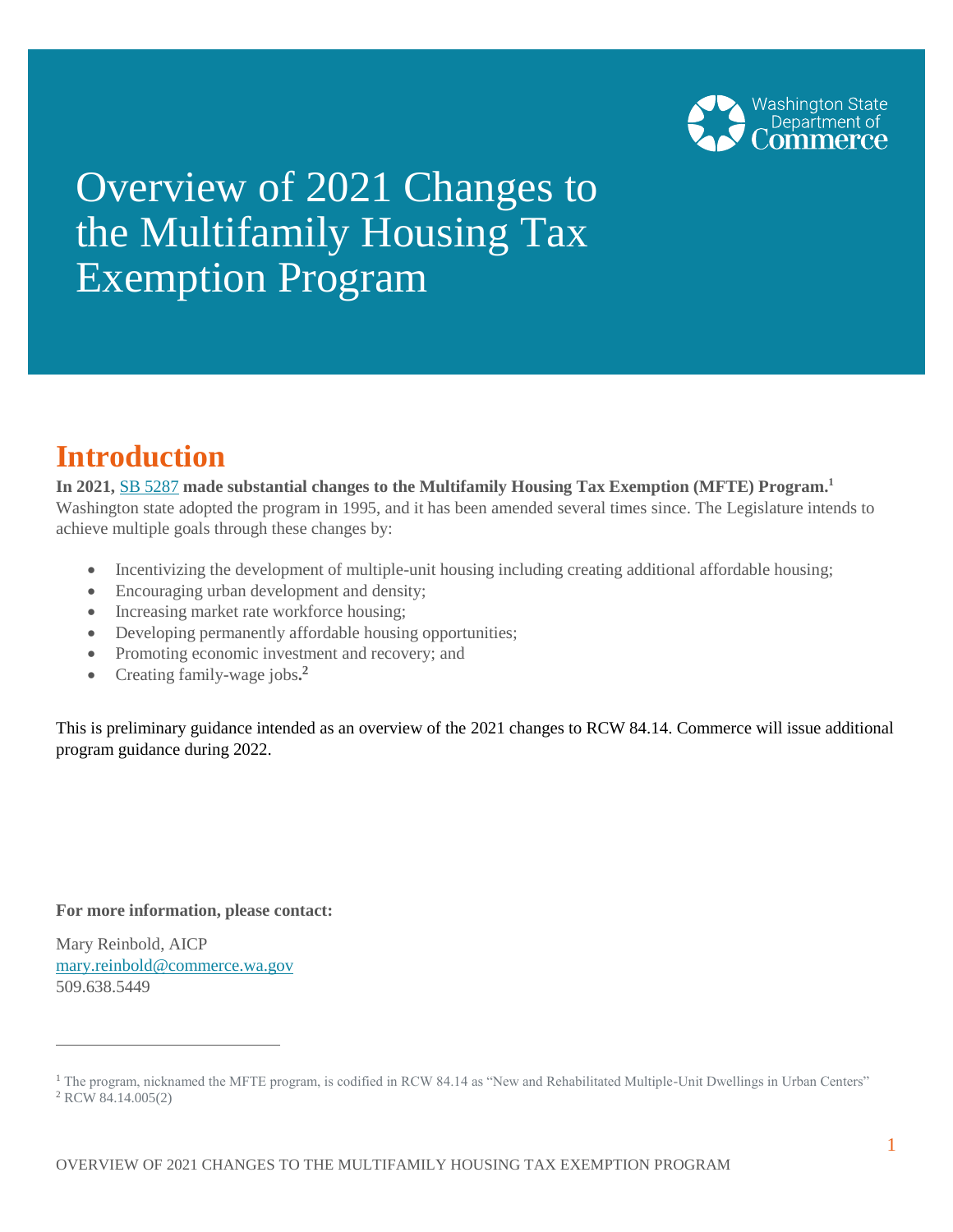## **Table of Contents**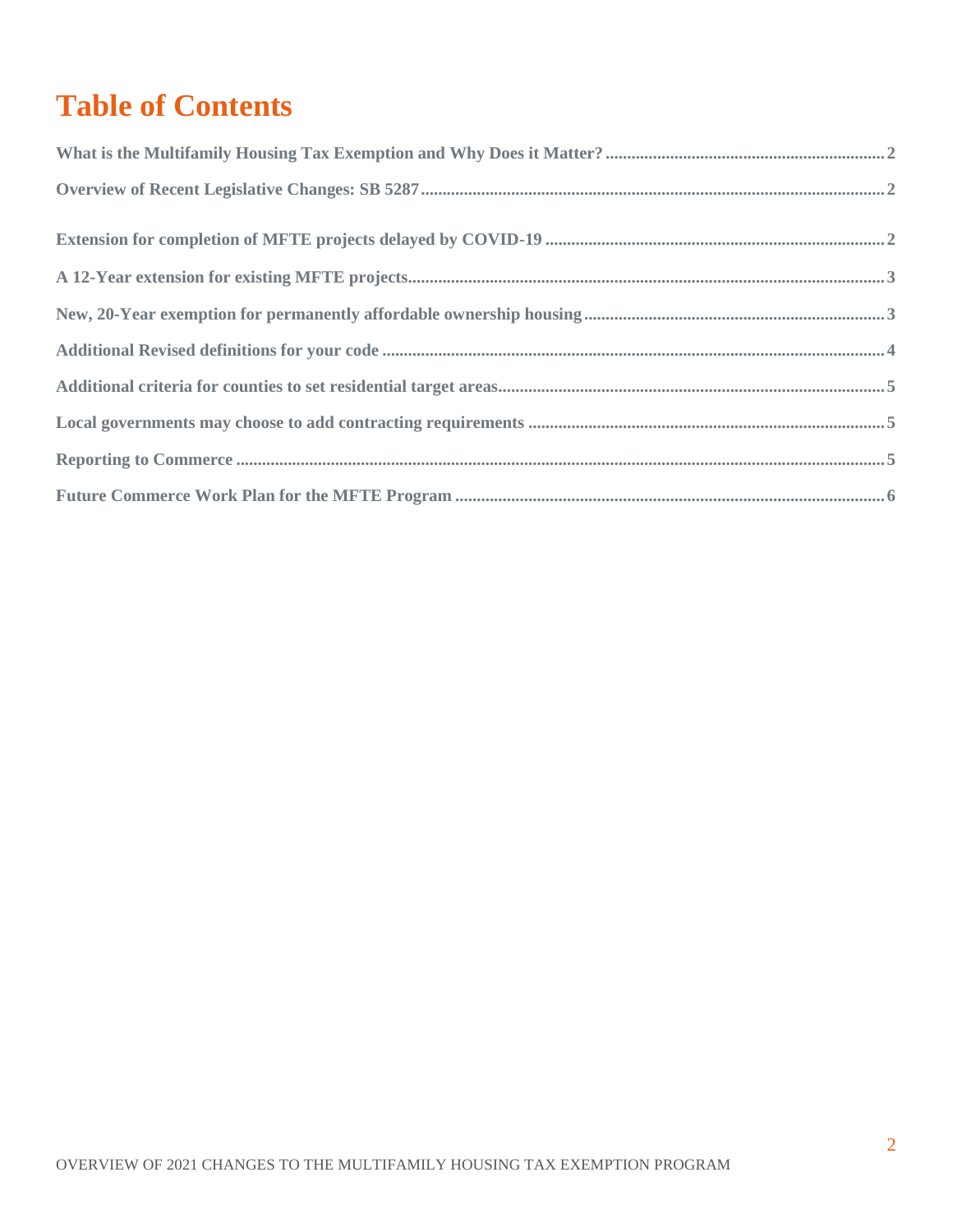## <span id="page-2-0"></span>What is the Multifamily Housing Tax Exemption and Why Does it Matter?

**The Multifamily Housing Tax Exemption (MFTE) is a tax incentive for the purpose of expanding available housing and affordable housing within designated areas.** It encourages the development of multifamily housing in designated "residential target areas" <sup>3</sup> by exempting the value of new housing construction, conversion or rehabilitation from property taxes. However, the exemption does not apply to the value of the property itself or non-residential improvements to the property. A local government may choose to offer an 8-, 12-, or 20-year tax exemption. Twelve and 20-year programs must require that a certain percentage of the housing be affordable to low or moderate income households.

A 2019 study showed that since formation of the MFTE incentive in 1995, 424 developments received a tax exemption, and 34,885 new housing units were produced. Of these units, 21% are designated as affordable, while Renton, Seattle, Spokane, and Tacoma produced 82% of the new housing units overall.<sup>4</sup>

### <span id="page-2-1"></span>Overview of Recent Legislative Changes

The 2021 Legislature amended the MFTE program through [SB 5287.](http://lawfilesext.leg.wa.gov/biennium/2021-22/Pdf/Bills/Session%20Laws/Senate/5287-S2.SL.pdf?q=20210517161448) In the sections that follow, we will walk you through the revisions and spotlight opportunities to increase the supply of housing and affordable housing.

#### <span id="page-2-2"></span>Extension for completion of MFTE projects delayed by COVID-19

Applicants have three years to complete MFTE buildings, with the option to extend the completion timeline an additional 24 months. To mitigate delays associated with COVID-19, for applicants that submitted prior to February 15, 2020, local governments may choose to extend the completion deadline for an additional five years. The five-year extension would begin immediately following the completion of any outstanding applications or previously authorized extensions, whichever is later.<sup>5</sup>

#### Smaller jurisdictions now eligible to offer tax exemptions

Until 2021, only the largest jurisdictions in Washington were able to offer an MFTE program. In 2021, the Legislature provided an opportunity for any city that was not already eligible to offer MFTE programs. Cities who qualify under this new provision $6 \text{ may provide the following programs:}$ 

- A 12-year exemption where the applicant must commit to renting or selling at least 20% of the multifamily housing units as affordable housing units to low and moderate-income households, and any additional income eligibility conditions adopted by the local government. The area must be zoned to have an average minimum density equivalent to 15 dwelling units or more per gross acre, or for cities with a population over 20,000, the area must be zoned to have an average minimum density equivalent to 25 dwelling units or more per gross acre. This opportunity is available until December 31, 2026. <sup>7</sup>
- A 20–year exemption, where at least 25% of the units must be sold to a qualified nonprofit or local government partner that will assure permanent affordable homeownership. The remaining 75% of units may

<sup>&</sup>lt;sup>3</sup> A residential targeted area must be within an urban center or urban growth area. Urban centers are defined by RCW 84.14.010 to mean a compact identifiable district where urban residents may obtain a variety of products and services. It must contain several businesses that may include but are not limited to shops, offices, banks, restaurants, or governmental agencies; adequate public facilities, including streets, sidewalks, lighting, transit, domestic water, and sanitary sewer systems; and a mixture of uses and activities that may include housing, recreation, and cultural activities in association with commercial or office use.

<sup>&</sup>lt;sup>4</sup> JLARC (2019) Tax preference. Retrieved August 11, 2021 from [https://leg.wa.gov/jlarc/taxReports/2019/MFTE/f\\_ii/default.html](https://leg.wa.gov/jlarc/taxReports/2019/MFTE/f_ii/default.html)

<sup>5</sup> RCW 84.14.090(5)

<sup>6</sup> RCW 84.14.010(3)(d)

<sup>7</sup> RCW [84.14.020\(](http://app.leg.wa.gov/RCW/default.aspx?cite=84.14.020)1)(a)(iii)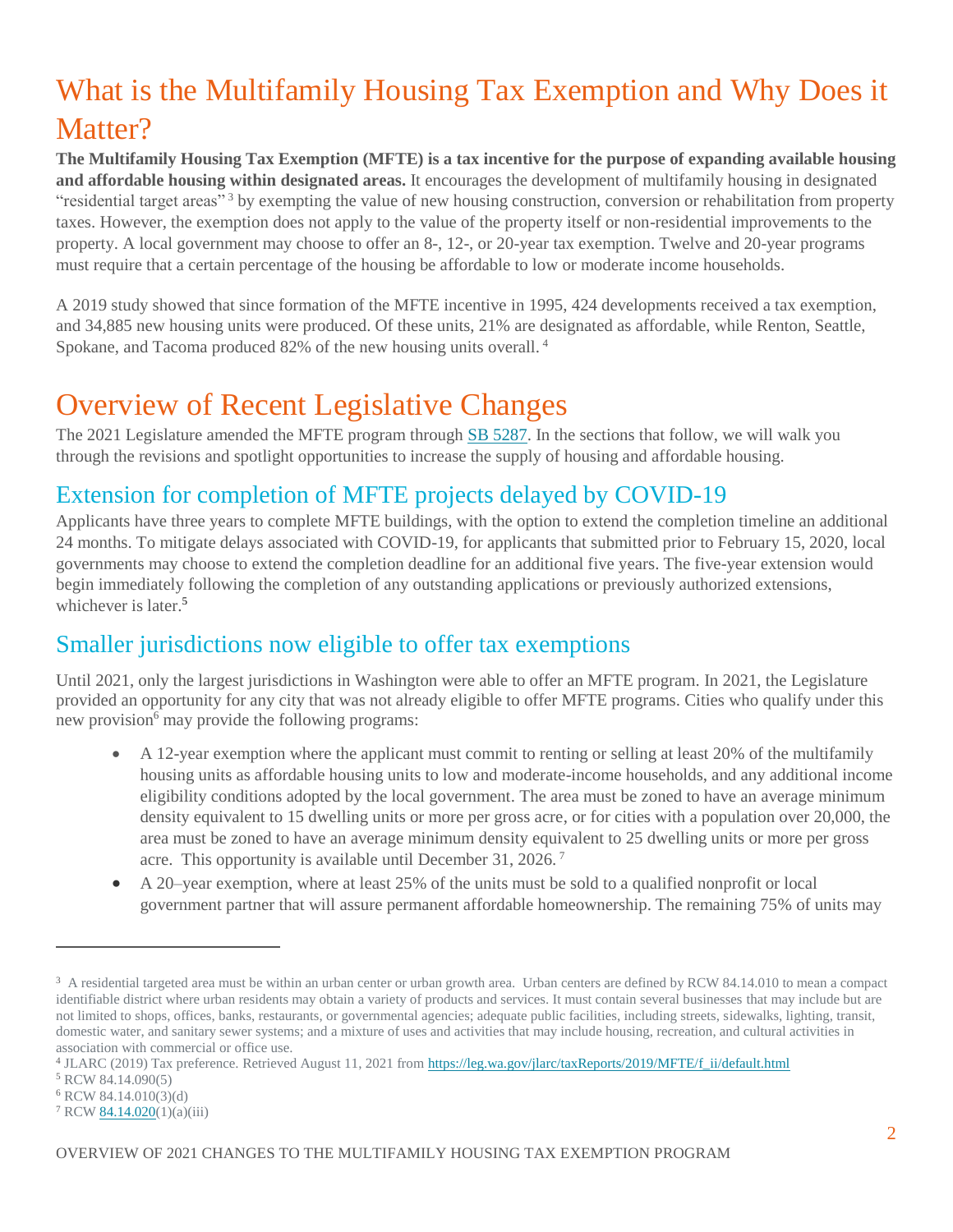be rented or sold at market rates. The area must be zoned to have an average minimum density equivalent to 15 dwelling units or more per gross acre, or for cities with a population over 20,000, the area must be zoned to have an average minimum density equivalent to 25 dwelling units or more per gross acre. This opportunity is available until December 31, 2031<sup>8</sup>.

#### <span id="page-3-0"></span>A 12-Year extension for existing MFTE projects<sup>9</sup>

Before 2021, the MFTE program had two options for qualifying local governments:

- **An eight-year program:** intended to incentivize the development of multifamily housing for rent or ownership in areas that cities designate as needing a greater diversity of housing, specifically multiunit housing. Affordable housing is not mandatory, but local governments may require affordable housing and other public benefits. The local government may determine the level and duration of affordability.<sup>10</sup>
- **A 12-year program**: intended to increase the supply of affordable housing in rental and ownership housing. A minimum of 20% of units must be affordable to low- and moderate-income households for rental, or moderateincome households for units intended exclusively for owner occupancy.<sup>11</sup> The level of affordability may be specified by the local government, and may be further detailed by unit size.

**With SB 5287, MFTE projects may be extended for an extra 12 years** for 8- or 12-year programs that have existing property tax exemptions that are within 18 months of expiration.<sup>12</sup> This action requires city or county approval. Multifamily housing, for which a continuing 12-year exemption is approved, must include 20% of units as affordable units for low-income households, and should no longer include provisions for moderate-income in the 20% affordable units.<sup>13</sup> Eight-year projects must convert to 12-year programs and include 20% of units as affordable units.

**Requirements for buildings that received extensions.** Applicants must provide notice to tenants in rent-restricted units at the end of the tenth and eleventh years of the continued 12-year exemption that the exemption will expire and the landlord will provide relocation assistance. Landlords must provide one month's rent as relocation assistance to a qualified tenant in their final month when affordability requirements no longer apply, even when the affordable rent period extends beyond the expiration of the tax exemption. New extensions are not permitted after January 1, 2046. This program is currently time-limited but may be extended if a JLARC review demonstrates that the 12-year extension is well-used.<sup>14</sup>

#### <span id="page-3-1"></span>New, 20-year exemption for permanently affordable ownership housing<sup>15</sup>

Until January 1, 2032, local governments may offer a 20-year property tax exemption if 25% of the units are sold as "permanently affordable" to households earning 80% area median income (AMI) or less. The other units may be rented or sold at market rates. The jurisdiction may charge a fee to cover administrative fees to manage the units. The development must be sponsored by a non-profit or governmental entity, and is subject to a 99-year resale restriction to ensure permanent affordability. Note the following specifications based on the entity offering the exemption:

- Previously eligible local governments may offer the new 20-year MFTE program and may develop terms that are consistent with RCW 84.14.021(1)(a).
- Newly eligible jurisdictions (under 20,000) must include density requirements of at least 15 dwelling units per acre consistent with RCW 84.14.021(1)(b).

<sup>8</sup> RCW [84.14.021\(](http://app.leg.wa.gov/RCW/default.aspx?cite=84.14.021)1)(b)

<sup>&</sup>lt;sup>9</sup> RCW 84.14.020(6)

<sup>10</sup> RCW 84.14.020(1)(a)(ii)(A)

<sup>11</sup> RCW 84.14.020(1)(a)(ii)(C)

 $12$  Commerce assumes this means projects that are within 18 months before expiration of the tax exemption, so that there would be time for new contracts to be negotiated.

<sup>&</sup>lt;sup>13</sup> As this component of the program is intended to prevent displacement when a tax exemption ends, building owners are not required to evict moderate-income tenants with the new certificate, but must ensure that new tenants meet the new criteria.

<sup>14</sup> RCW [84.14.020,](https://app.leg.wa.gov/RCW/default.aspx?cite=84.14.020) see notes, Tax preference performance statement- 2021 c 187§3

<sup>&</sup>lt;sup>15</sup> RCW [84.14.021](https://app.leg.wa.gov/RCW/default.aspx?cite=84.14.021)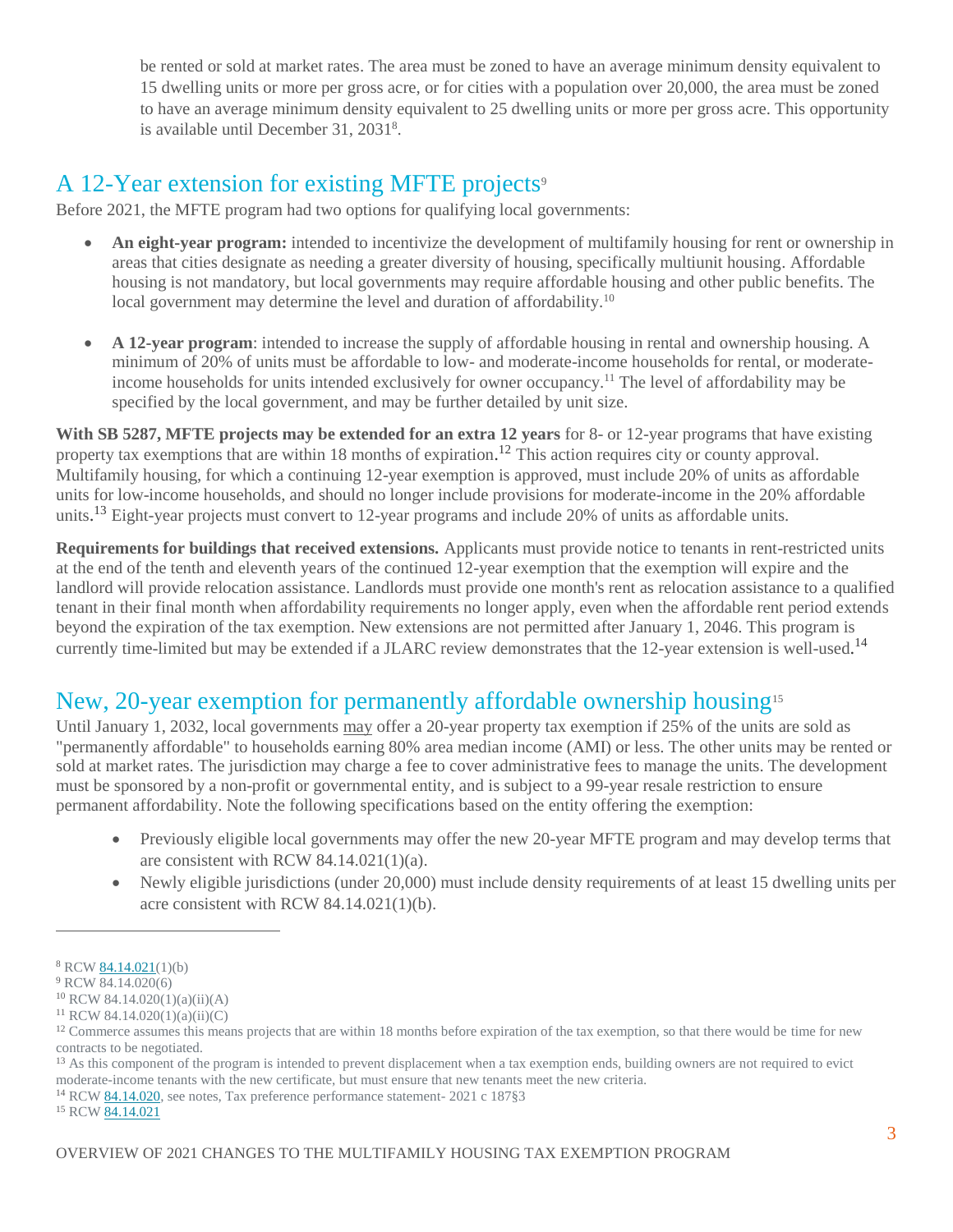Certain cities, such as Shoreline or Bothell, which are along transit lines and have an inclusionary zoning program, are to refer to RCW  $84.14.020(1)(a)(ii)(C)$ .

Permanently affordable homeownership units or permanently affordable rental units must be sold or rented to households earning no more than 80% of the area median income for the city or local jurisdiction in which the unit is located. A local jurisdiction may assign and collect an administration fee at each point of sale to cover the administrative costs for oversight of the program to maintain permanently affordable housing units.

For purposes of the 20-year exemption, "**permanently affordable homeownership**" is defined as homeownership that, in addition to meeting the definition of "affordable housing" in RCW 43.185A.010, is:

- a) Sponsored by a nonprofit organization or governmental entity;
- b) Subject to a ground lease or deed restriction with a duration of at least 99 years at the initial sale and with each successive sale that includes:
	- i. A resale restriction designed to provide affordability for future income-qualified homebuyers;
	- ii. A right of first refusal for the sponsor organization to purchase the home at resale;
	- iii. A requirement that the sponsor must approve any refinancing, including home equity lines of credit; and
- c) The sponsor supports homeowners and enforces the ground lease or deed restriction.

<span id="page-4-0"></span>Commerce will provide a template for permanently affordable housing for home or condo ownership through deed restrictions that can be used by a city or local government to ensure compliance. Local governments and their partners may use this template as a basis for their local contracts.

#### More revised definitions for your code

SB 5287 revised the definitions of several key MFTE terms.

**"City"** is revised to add subsection d) below.

- a) A city or town with a population of at least 15,000.
- b) The largest city or town, if there is no city or town with a population of at least 15,000, located in a county planning under the growth management act.
- c) A city or town with a population of at least 5,000 located in a county subject to the provisions of RCW 36.70A.215 (Clark, King, Kitsap, Pierce, Snohomish, Thurston, and Whatcom counties).
- d) NEW: Any city that otherwise does not meet the qualifications under (a) through (c),<sup>16</sup> until December 31, 2031. These cities may offer:
	- i. A 12-year exemption, subject to certain criteria, mainly that the density is 15 units per gross acre, and at least 20% of the units must be rented or sold to low- or moderate-income households.<sup>17</sup>
	- ii. A "Permanently affordable housing" program until December 31, 2031. Residential improvements are exempt for 20 years and at least 25% of the units must be sold to a non-profit or local government partner that will assure permanent affordable home ownership to homeowners at 80% AMI or below. The remaining 75% of units may be rented or sold at market rates.<sup>18</sup>

NOTE: Any city that was already authorized to offer an MFTE program may offer the new 20-year program. However, the new cities under part d may only offer the 12- and 20-year programs as listed above. New cities are only granted temporary authority to offer the program, unless a state review shows increasing and compliant use of the 20-year program.

<sup>16</sup> RCW 84.14.010(3)(d)

<sup>&</sup>lt;sup>17</sup> RCW 84.14.020(1)(a)(iii), may be offered until Dec 31, 2026

<sup>18</sup> RCW 84.14.021(1)(b)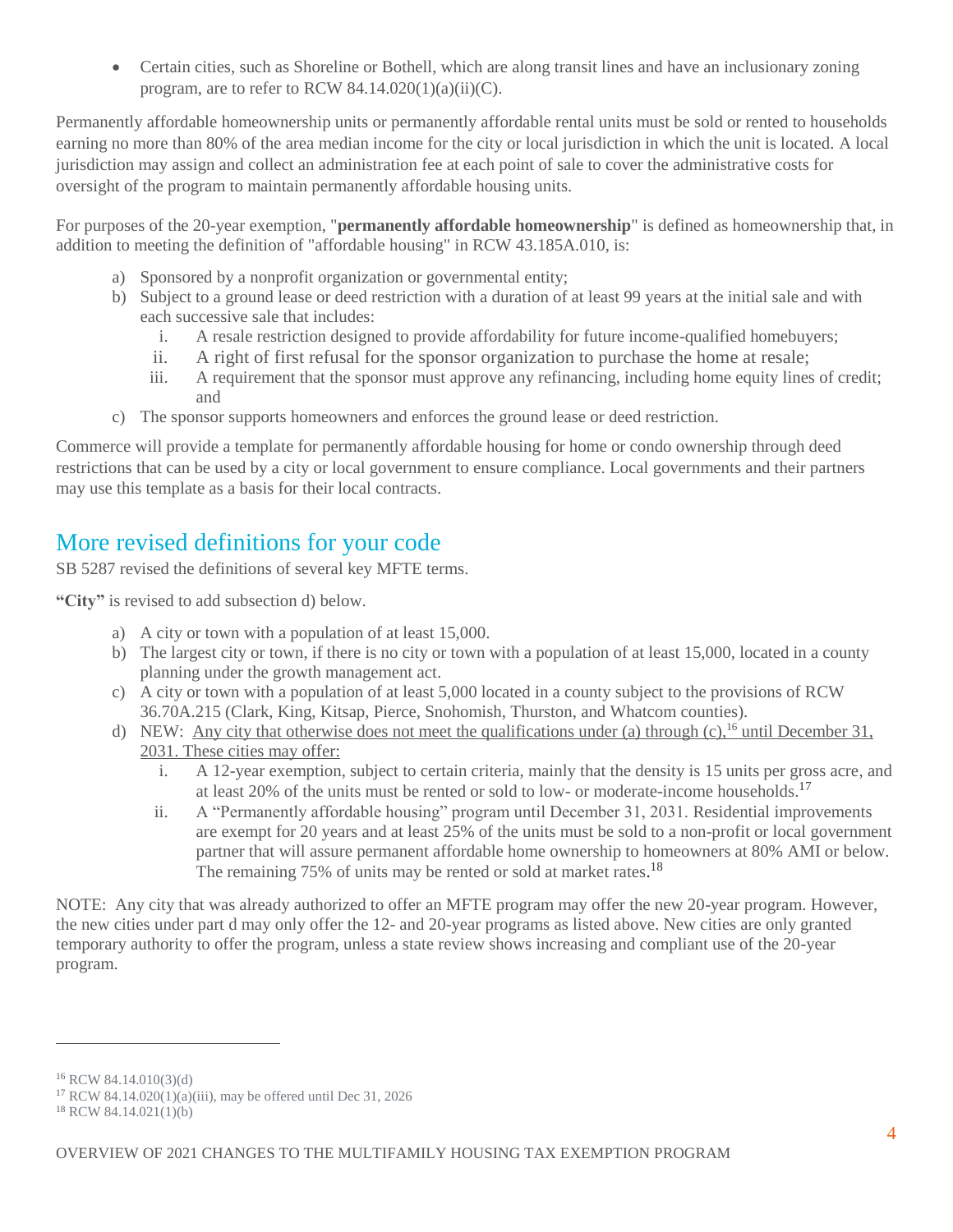**"County"** is revised to mean counties with an unincorporated population of at least 170,000, which means that Clark, King, Kitsap, Pierce, and Snohomish counties may now offer an MFTE program.<sup>19</sup>

"High cost areas" are removed from the program. This previously allowed a higher rent limit for "affordable" units.<sup>20</sup> Any community that currently offers a 12-year property tax exemption based on being a "high cost" area, must remove this provision, and revert to low and moderate income, or in the case of permanently affordable housing, only low income. Any new conditional certificates should not be based on "high cost" rents. Any projects that are completing should be based on the agreement in the conditional certificate, or may offer new regulations to the applicant at the time of the final certificate.

**"Multiunit housing" revised to be "a building or a group of buildings."** This changes the statute so that units that are not required to be part of a large building. However, they must still meet the definition of multifamily or multiunit housing, which may include duplex, triplex, townhouse, row house or cottage housing, where the development contains at least four units. Commerce suggests that a city require minimum densities to be sure the meet the legislative goals of increased variety of residential opportunities within urban centers, and encouraging development and density. Multifamily units may result from new construction or rehabilitated or conversion of vacant, underutilized, or substandard buildings to multifamily housing. The program still does not apply to transient accommodations or hotels and motels.

**Low and moderate income households** definitions are both revised to require area median income (AMI) for the county, city or metropolitan statistical area where the project is located. Cities, for which AMI reports are available, should review both city and the county median family income, and choose the value that meets local goals, such as aligning with other affordability programs, or addresses regional housing issues. Th[e Washington Center for Real Estate Research Housing](https://wcrer.be.uw.edu/housing-market-data-toolkit/)  [Market Data Toolkit](https://wcrer.be.uw.edu/housing-market-data-toolkit/) provides city specific median income data under RCW 36.70A.610. Commerce will also provide links to available data.

#### <span id="page-5-0"></span>Additional criteria for counties to set residential target areas<sup>21</sup>

**Counties that choose to designate transit-oriented residential target areas (RTAs)<sup>22</sup> may do so until July 15, 2024.** Any counties designating RTAs must evaluate displacement risk of people living in the potential RTAs. In addition to meeting the other criteria, the area can only be designated as a RTA if the displacement risk is minimal or mitigated by locally adopted mitigation measures, which may include offering first right of refusal of new MFTE units to those at risk of displacement.

#### <span id="page-5-1"></span>Local governments may choose to add contracting requirements

**Local governments may impose additional contracting requirements on MFTE projects**, such as prevailing wage, payroll record requirements, apprenticeship, or inclusionary contracting.<sup>23</sup>

#### <span id="page-5-2"></span>Reporting to Commerce

**Local government reports to Commerce are now due by April 1 following the year final certificates are issued**. 24 This allows sufficient time for county assessors to provide updated assessments. Reporting requirements have been

```
24 RCW 84.14.100
```
<sup>19</sup> RCW 84.14.010(4)

<sup>&</sup>lt;sup>20</sup> "High cost area" was defined as a county where the third quarter median house price for the previous year as reported by the Washington center for real estate research at Washington State University is equal to or greater than one hundred thirty% of the statewide median house price published during the same time period.

<sup>21</sup> RCW 84.14.040

<sup>&</sup>lt;sup>22</sup> RCW 84.14.040(1)(d)(iii) is specific about the area, "that is located within a designated urban growth area and within 0.25 miles of a corridor where bus service is scheduled at least every thirty minutes for no less than 10 hours per weekday and is in service or is planned for service to begin within five years of designation."

<sup>23</sup> RCW 84.14.040 (6)